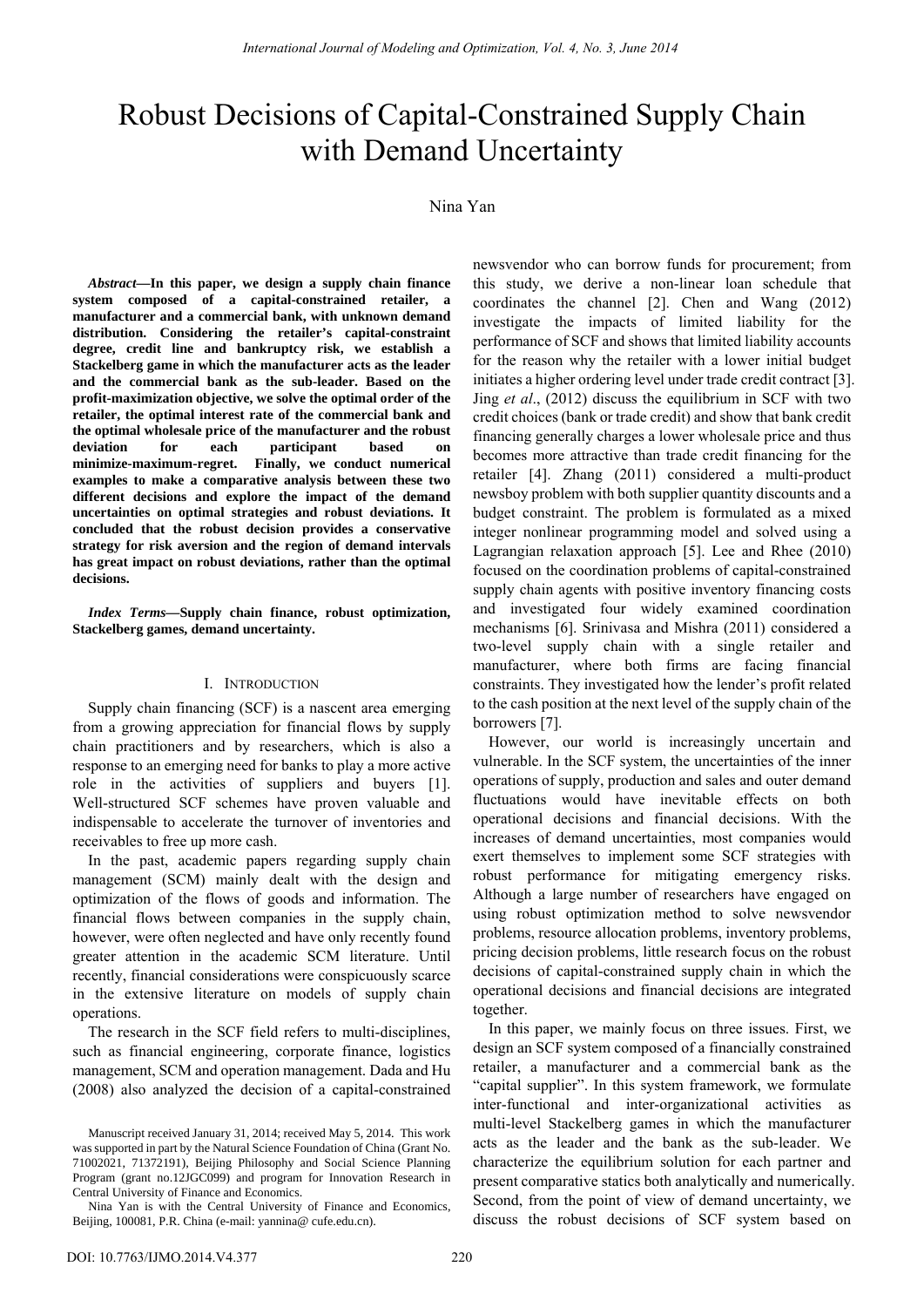minimize-maximum-regret, only knowing the region of demand intervals. Third, to compare with the decisions of optimal objective and robust deviation, we conduct numerical analysis to explore the impact of demand uncertainty on SCF decisions and make a comparative analysis between them.

The rest of the paper is organized as follows. Section II presents the basic modeling of SCF, including the framework, notations and assumptions. Section III formulates a Stackelberg game of SCF and analyzes optimal decisions for each participant. In Section IV, we analyze the deviation robustness of SCF decisions. Section V conducts numerical studies to illustrate our analytical results. Finally, Section VI concludes with remarks.

#### II. MODEL DESCRIPTION

In this paper, we set up a stylized single-period newsvendor model of the SCF system involving three parties: a capital-constrained retailer, an upstream manufacturer, and a commercial bank. In our model, the retailer faces a situation equivalent to the classical newsvendor, where he purchases a single product from the manufacturer and then sells it to his customers, not knowing the actual demand for the product at the time of purchase. The most common and practical problem is that the retailer is capital-constrained in the procurement process. To ease financial needs and help settle payments on time he chooses SCF as a means of substituting for lower creditworthiness.

To clearly describe and analyze our quantitative models, we first summarize the notations and assumptions used below.

*q* is order quantity, retailer's decision variable. *w* is the unit wholesale price, manufacturer's decision variable.  $R_r$  is bank's exogenous interest rate. The exogenous parameters are the risk free rate  $R_f$ , the unit retailer price  $p$ , the unit production cost *c* and the retailer's initial capital  $K_r \cdot \pi(\cdot)$  is the expected profit for each decision-maker. In addition, we use superscripts *N* and *B* for no financing and bank financing, and superscripts "\*" and *R* for optimal decision and robust decision, respectively. Moreover, the subscript *r*, *m* and *b* are used for the retailer, manufacturer and the bank, respectively.

In our model, we assume the product is perishable and has zero salvage value by the end of the period. To simplify exposition, we also ignore any goodwill loss due to stockout. Moreover, without loss of generality, we assume  $c \leq w$  and  $w(1 + R_n) \leq p$  are justified.

Following the convention in the bank credit literature, we assume the bank market is competitive and that the risk-neutral banks have access to unlimited funds at the risk-free interest rate  $R_f$ , which is normalized to zero without loss of generality[4], [8], [9]. We also consider the perfect capital market without taxes, transaction costs and bankruptcy costs.

Furthermore, the uncertain demand is denoted by a non-negative random variable  $x$ . The probability density function (PDF) is  $f()$ , cumulative distribution function (CDF) is  $F(\cdot)$ , and complementary CDF is  $\overline{F}(\cdot) = 1 - F(\cdot)$ . Let *F* be differentiable, strictly increasing and  $F(0) = 0$ . For technical purpose, we assume that the demand distribution has a strictly increasing failure rate (IFR), i.e.  $G(x) \equiv x f(x)/\overline{F}(x)$  is monotonically increasing in *x*, which is a common assumption in supply chain modeling. Many common distributions are IFR, for instance, the uniform, normal, exponential, gamma and so on (see to Lariviere, 2006). Moreover, without loss of generality, we assume that  $p \geq w(1 + R) \geq c(1 + R)$  is justified.

In addition, we also assume that both the manufacturer and the retailer are assumed to be risk- neutral with the objective of maximizing their expected profits, and all the participants have the same belief about the distribution of demand, namely, the information on demand is symmetric.

#### III. OPTIMAL DECISIONS OF SCF

Considering the power of channel allocation and mastery of resources, we formulate the interaction between the capital-constrained retailer, the manufacturer and the bank as a multi-level Stackelberg game in which the manufacturer acts as the leader and the bank acts as the sub-leader.

The sequence of moves is as same as follows. Firstly the leader (manufacturer) will announce how much charge the retailer for the wholesale price *w* and then the sub-leader (bank) will accordingly evaluate the retailer's financing conditions (e.g., initial capitals, bankruptcy risks, procurement/production quantities and so on) and set a suitable interest rate  $R_r$  to the retailer. Then, act as the follower, the retailer will decides how much to order according to the bank's interest rate and the manufacturer's wholesale price. To pursue the Stackelberg equilibrium results, we use backward induction to solve the retailer's optimal decision first.

## *A. Retailer's Optimal Decision*

We use  $q^B$  to denote the order quantity with bank financing and the loan amount from the bank is  $L(q^B) = wq^B - K$ . Hence, the capital-constrained retailer's problem with financing can be formulated as Eq. (1).

$$
\max_{wq^{B} \leq K_{r}} \pi_{r}^{B} = E\Big[p \min(q^{B}, x) - L(1 + R_{r})\Big]^{+} - K_{r}
$$
\n
$$
s.t. \quad wq^{B} \leq K_{r}
$$
\n
$$
(1)
$$

From Equation (1), it's obvious that If the retailer's liquid assets from the sales at the end of the season can cover its loan obligations, i.e.,  $E[p \min(q^B, x)] \le L(q^B)(1 + R_r)$ , he will encounter bankruptcy risk. So from this expression we can easily get the minimal realized demand  $\hat{x}(q^B) = (wq^B - K_r)(1 + R_r)/p = L/\hat{p}$  and the maximal order quantity  $\hat{q} = K_r/w$ , where  $\hat{p} = p/1 + R_r$  is the unit discounted revenue with financing. Obviously, when the realized demand of customers is too low or the order quantity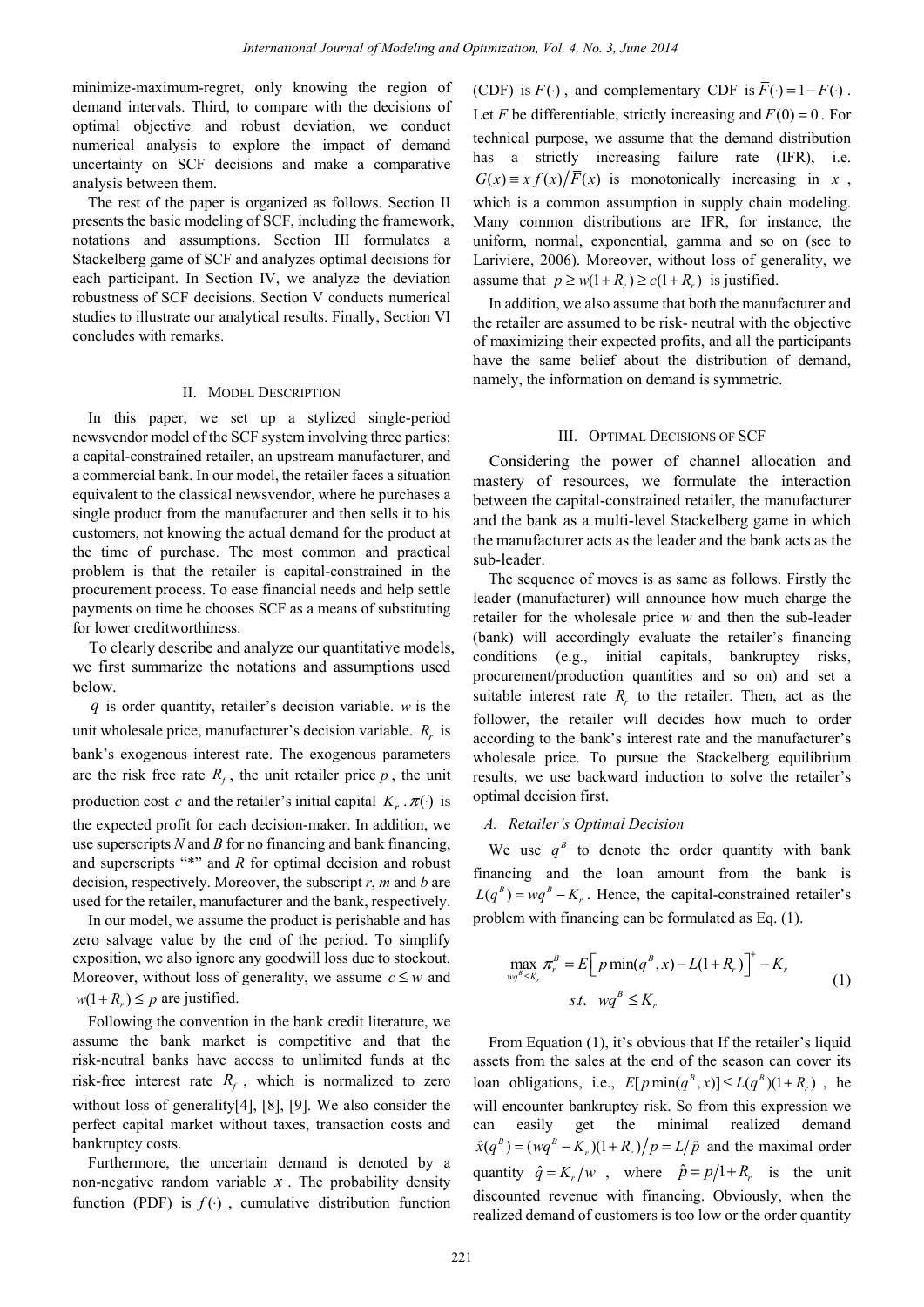is too high the retailer would take a large backlog of inventory, which may result in low revenues. In this case, the retailer couldn't repay the loans and would face the risk of bankruptcy. To some extent, the bankruptcy risk would transfer to the bank.

**Proposition 1**. For increasing failure rate (IFR) distributions of demand, when the bank sets  $R_r$  and the manufacturer sets  $w$ , the retailer's optimal order quantity  $q^{B^*}$  after financing satisfies that  $\hat{p} \overline{F}(q_r^{B^*}) = w \overline{F}(\hat{x}(q_r^{B^*}))$ when  $K_r \leq w \overline{F}^{-1}(w/\hat{p})$ .

**Proof***.* Eq. (1) Can be rewritten as follows,  $(1+R_r)\overline{F}\left(\frac{L(1+R_r)}{R}\right)+p\int_{\hat{x}(q^B)}^{q^B}xf(x)dx+pq^B\overline{F}(q^B)$  $\int_{r}^{B} = -K_r - L(1+R_r)\overline{F} \left( \frac{L(1+R_r)}{R} \right) + p \int_{\phi \in \mathcal{B}}^{q^{\theta}} xf(x) dx + pq^{\theta} \overline{F}(q^{\theta})$  $\pi_r^B = -K_r - L(1+R_r)\overline{F}\left(\frac{L(1+R_r)}{p}\right) + p\int_{\hat{x}(q^B)}^{q^B} xf(x)dx + pq^B\overline{F}(q)$  $\frac{q^B}{\hat{x}(q^B)}\overline{F}(x)$ *B*  $=p \int_{\hat{x}(q^B)}^{q^B} \overline{F}(x) dx - K_r$ .

If the distribution of demand is IFR, if  $K_r \leq w \overline{F}^{-1}(w/\hat{p})$ , taking the first-order and second-order derivative of  $\pi^B$  with respect to  $a^B$  , it follows that  $d\pi^B_{r}/dq^B = p\left[\overline{F}(q^B) - w/\hat{p}\,\overline{F}(\hat{x})\right]$  and  $d^2 \pi_r^B / dq^{B2} = p \left[ -f(q^B) + (w/p)^2 f(\hat{x}) \right] < 0$  . Therefore,

from  $d\pi_r^B / dq^{B^*} = 0$  we have  $q^{B^*} = \overline{F}^{-1} \left[ w \overline{F}(\hat{x}) / \hat{p} \right]$ .

It follows from Proposition 1 that the capital-constrained retailer will not borrow from the bank when  $\hat{p} < w < \overline{F}(K_x/w)$ . In order to encourage the retailer to adopt bank financing, the bank chooses  $\hat{p}$  between  $w/F(K_r/w) \le \hat{p} < p$  where  $\hat{p} < p$  is equivalent to  $R_r > 0$ .

## *B. Bank's Optimal Decision*

In this paper, we assume that the bank has abundant capital to satisfy the retailer's loan request. Furthermore, based on the marketization of interest rate, we formulate the bank's decision as a profit-maximization problem by choosing an optimal interest rate.

$$
\max_{R} \pi_{b}(R; q^{B^{*}}, x) = \min \{ L(q^{B^{*}})(1+R), p\min(q^{B^{*}}, x) \} - L(q^{B^{*}})(1+R_{f}) \quad (2)
$$

Note, at the end of the selling season if the retailer is faced with a bankruptcy risk, i.e., the revenue is insufficient to cover the loan; the bank would undertake the bankruptcy risk and has the priority of liquidation preferences to acquire all the sales revenue of the retailer.

**Proposition 2**. If the demand distribution is IFR, considering the retailer's initial capital and bankruptcy probability, then the commercial bank will set an optimal interest rate  $R_r^*$  can be expressed as follows:

$$
R_r^* = w^2 (p - Lg(\hat{x}(q^{B^*})) ) - p^2 (w\overline{F}(q^{B^*}) - Lf(q^{B^*})) / w^2 Lg(\hat{x}(q^{B^*})) .
$$
  
**Proof.** Eq. (2) can be rewritten  
as  $\pi_b = p \int_0^{\hat{x}(q^{B^*})} \overline{F}(x) dx - wq^{B^*} + K_r = p \int_0^{\hat{x}(q^{B^*})} \overline{F}(x) dx - \hat{p}\hat{x}(q^{B^*}) .$   
Taking the first-order and second-order derivative of  $\pi$ .

Taking the first-order and second-order derivative of  $\pi$ <sub>*b*</sub> with respect to  $\hat{p}$ , it follows that

 $d\pi_h/d\hat{p} = p\overline{F}(\hat{x}^*) \cdot d\hat{x}^*/d\hat{p} - \hat{p} \cdot d\hat{x}^*/d\hat{p} - \hat{x}^*$  and  $d^2\pi_h/d\hat{p}^2$  $= \left[ p\bar{F}(\hat{x}^*) - \hat{p} \right] \cdot d^2 \hat{x}^* / d\hat{p}^2 - pf(\hat{x}^*) \cdot (d\hat{x}^* / d\hat{p})^2 - 2 d\hat{x}^* / d\hat{p}$ . It's easy to deduce that  $d^2 \pi h / d\hat{p}^2 < 0$  since  $d\hat{x}(q^{B*})/d\hat{p} > 0$  and  $d^2\hat{x}(q^{B*})/d\hat{p}^2 < 0$ . Hence, let  $d\pi_h/d\hat{p}^* = 0$ , we have  $d\hat{x}^*/d\hat{p}^* = \left[ w\bar{F}(q^{B^*}) - Lf(q^{B^*}) \right] / \left[ \hat{p}^2 f(q^{B^*}) - w^2 f(\hat{x}(q^{B^*})) \right]$ . Furthermore, since  $\hat{p}^* = p/1 + R_r^*$  the optimal interest rate can be obtained as  $R_{r}^{*} = w^{2} (p - Lg(\hat{x}(q^{B^{*}})) - p^{2} (w\overline{F}(q^{B^{*}}) - Lf(q^{B^{*}})) / w^{2}Lg(\hat{x}(q^{B^{*}}))$ .

From proposition 2 it is obvious that the bank's optimal financing rate for the capital-constrained retailer is dependent on the borrower's financial conditions (i.e., initial capital, credit line, and so on), as well as his operational parameters (i.e., retailing price, order quantity, wholesale price). It also shows that there exists an inextricable relationship between operational decisions and financing decisions.

#### *C. Manufacturer's Optimal Decision*

In this paper, we assume that the manufacturer has unlimited production capacities and produces at minimum as much goods to fulfill the retailer's demand. As the leader of the above Stackelberg game, the manufacturer's decision is to choose an optimal wholesale price for maximizing the expected profit under the given financing mode, which can be expressed as Eq. (3).

$$
\max_{w} \pi_m(w,q) = (w-c)q^{B^*} \tag{3}
$$

According to the analysis in section 3.1, the manufacturer will respond to the retailer by setting an optimal wholesale price based on whether the retailer is capital constrained.

**Proposition 3.** If the demand distribution is IFR, the manufacturer's optimal wholesale price  $w^{B*}$  for the capital-constrained retailer with supply chain financing is determined as  $w^{B^*} = pc / \sqrt{p(1 - G(q^{B^*})) + cq^{B^*}(1 + R_r^*)g(\hat{x}(q^{B^*}))}.$ 

**Proof.** From Eq. (3), taking the first-order and second-order derivative of  $\pi_m$  with respect to *w*, we have  $d\pi_{m}/dw = (w-c) \cdot dq^{B^{*}}/dw + q^{B^{*}}$  and  $d^2 \pi_m / dw^2 = 2 \cdot dq^{B*} / dw + (w - c) \cdot d^2 q^{B*} / dw^2$  . From the first-order condition of  $d\pi_m/dw^{B^*} = 0$ , the optimal wholesale price can be obtained as  $(w^{B^*} = c \left[ \hat{p} - w^{B^*} q^{B^*} g(\hat{x}(q^{B^*})) \right] / \hat{p}(1 - G(q^{B^*}))$ , i.e.,  $w^{B^*} = pc/p(1 - G(q^{B^*})) + cq^{B^*}(1 + R^*)g(\hat{x}(q^{B^*}))$ .

It's obvious from Proposition 3 that  $w^{B^*} > c$  since  $G(q^{B^*}) \le 1$ [. Therefor](app:ds:guarantee)e, the optimal wholesale prices are effective to guarantee the manufacturer's positive profit.

Therefore, mathematically, the above three Propositions can be combined together to get the equilibrium solutions of the proposed Stackelberg game for supply chain financing. Through calculations and analysis, we found that even the demand distributions are known the closed-form analytical expression of these equilibriums are difficult to solve. However, the specific probability density and distribution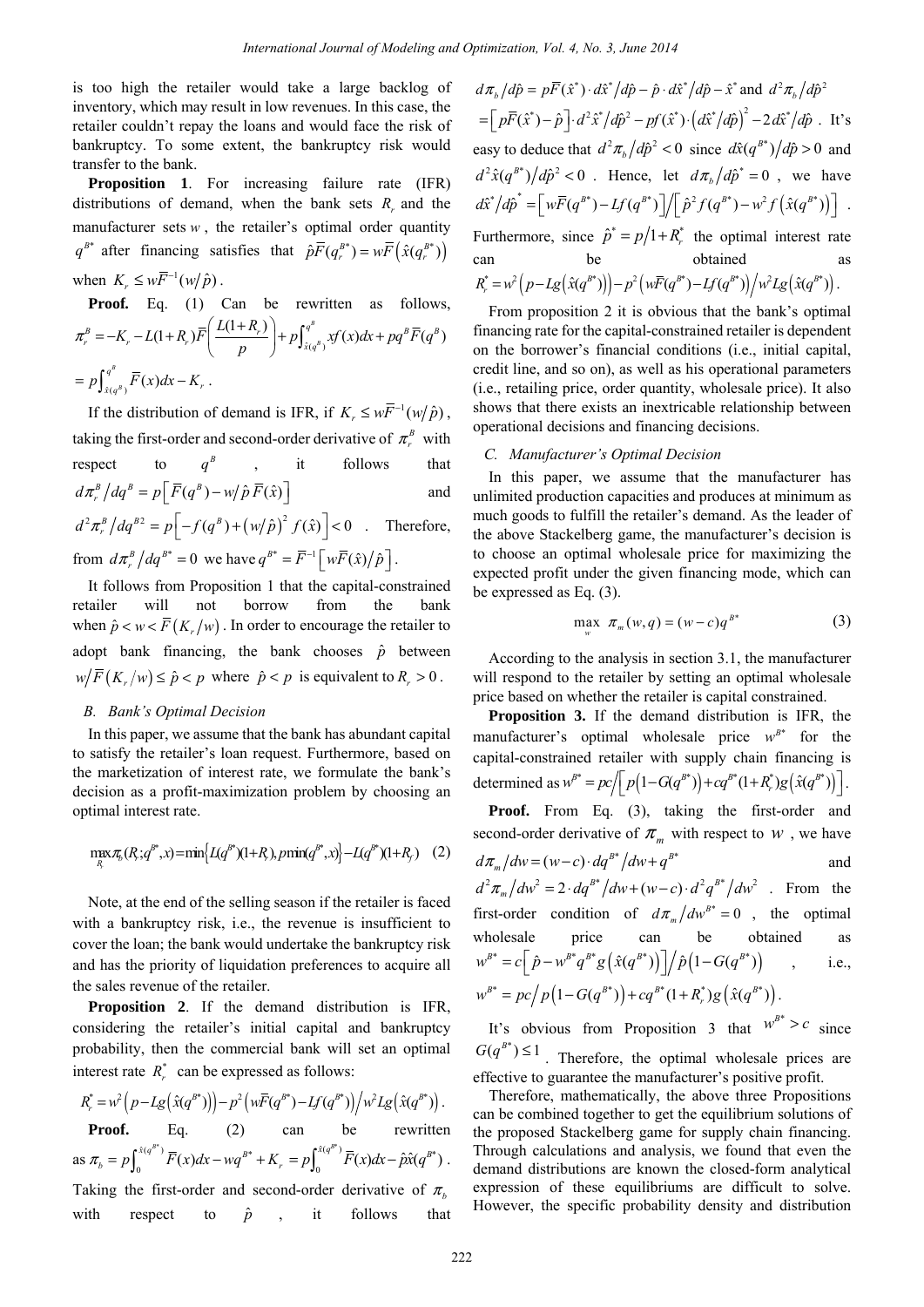function of the demand for each product in practical operations are usually unavailable.

## IV. ROBUST DECISIONS OF SCF

Next, we assume that through the analysis of historical data and forecasts, we can only get the region of demand interval at best, i.e.  $x \in [A, B]$  and  $B \ge A$ , not knowing the specific demand distribution. So, how to design the robust strategies which is best in any worst demand case for each node company in supply chain under demand uncertainties are of great practical significance. According to the definition of robustness in [10], we analyze the deviation robustness of supply chain financing decisions.

## *A. Retailer's Robust Decision*

In this section we would provide a solution of robust order quantity  $q^R$  which minimizes the maximum profit loss due to demand uncertainty over all choices of order quantities. This is a minimax regret approach in which the regret is captured by the difference  $\pi(x, x) - \pi(q^R, x)$ , namely, the profit that could be realized if there was no demand uncertainties minus the profit made for the order quantity  $q<sup>R</sup>$ . Note, in this case the retailer would set its order  $q^R = x$ . The maximum regret refers to the maximum cost of information collecting in order to obtain specific demand distribution knowledge.

Here, the deviation robust problems for the unconstrained retailer can be expressed as Eq. (4).

$$
\Theta_r^{NR}(q^{NR}) = \min \Theta(q^{NR}) = \min_{q^{NR} \ge 0} \max_{x \in [A,B]} \left( \pi_r(x, x) - \pi_r(q^{NR}, x) \right)
$$

$$
= \min_{q^{NR} \ge 0} \max_{x \in [A,B]} \left\{ (p - w)x - pE\Big[\min(x, q^{NR})\Big] + wq^{NR} \right\} \tag{4}
$$

Similarly, the deviation robust problem for the capital-constrained retailer is formulated as Eq. (5).

$$
\Theta_r^{BR}(q^{BR}) = \min \Theta(q^{BR}) = \min_{q^{BR} \ge 0} \max_{x \in [A,B]} \left( \pi_r^B(x,x) - \pi_r^B(q^{BR},x) \right)
$$
  
= 
$$
\min_{A \le q^{BR} \le B} \left( \max_{A \le q^{BR} \le B} \left[ p - w(1+R_r) \right] x - p \cdot \min(x,q^{BR}) + wq^{BR}(1+R_r) \right)
$$
 (5)

**Proposition 4.** For, the retailer's robust order of the unconstrained supply chain is  $q^{NR} = B - \beta^N (B - A)$ , and the resulting deviation robust profit is  $\Theta^{NR} (q^{NR}) = w(1 - \beta^N)(B - A)$  . In addition, the capital-constrained retailer's robust order with the interest rate  $R_r$  is  $q^{BR} = B - \beta^N (1 + R_r)(B - A)$ , and his deviation robust profit with supply chain financing is  $\Theta^{BR}(q^{BR}) = p(B-A)\beta^{N}(1+R_r)\left[1-\beta^{N}(1+R_r)\right].$ 

**Proof.** Eq. (4) can be rewritten as follows,

$$
\Theta^{NR}(q^{NR}) = \begin{cases}\n\min_{A \leq q^{NR} \leq B} \left( \max_{A \leq q^{NR} \leq B} (p - w)(x - q^{NR}) \right) & x \geq q^{NR} \\
\min_{A \leq q^{NR} \leq B} \left( \max_{A \leq q^{NR} \leq B} (w - v)(q^{NR} - x) \right) & x < q^{NR} \\
\text{min}_{A \leq q^{NR} \leq B} \left( \max \left( (w - v)(q^{NR} - A), (p - w)(B - q^{NR}) \right) \right].\n\end{cases}
$$

Hence, the robust deviation order for the unconstrained retailer is  $q^{NR} = Aw + B(p - w)/p = B - \beta^{N}(B - A)$ Substituting  $q^{NR}$  into  $\Theta^{NR}$  ( $q^{NR}$ ), we have  $\Theta^{NR} (q^{NR}) = w(1 - \beta^N)(B - A)$ .

Similarly, Eq. (5) can be rewritten as follows,

$$
\Theta^{BR}(q^{BR}) = \begin{cases}\n\min_{A \leq q^{BR} \leq B} \left( \max_{A \leq q^{BR} \leq B} (p - w)(x - q^{BR}) \right) & x \geq q^{BR} \\
\min_{A \leq q^{BR} \leq B} \left( \max_{A \leq q^{BR} \leq B} (w - v)(q^{BR} - x) \right) & x < q^{BR} \\
= \min_{A \leq q^{BR} \leq B} \left( \max \left( w(1 + R_r)(q^{BR} - A), (p - w(1 + R_r))(B - q^{BR}) \right) \right) \\
\text{Hence, the robust deviation order for the retailer is} \\
q^{BR} = \left[ A m(1 + R_r) + B(p - w(1 + R_r)) \right] / p = B - \beta^N (1 + R_r)(B - A) \\
\text{Substituting } q^{BR} \text{ into } \Theta^{BR}(q^{BR}) \text{ , it follows that} \\
\Theta^{BR}(q^{BR}) = p(B - A)\beta^N (1 + R_r) \left[ 1 - \beta^N (1 + R_r) \right].\n\end{cases}
$$

#### *B. Bank's Robust Decision*

In the supply chain financing system with a capital-constrained retailer, the commercial bank, as one of the key participants, he may differentiate the interest rate to realize profit maximization according to robust order quantities. Similar to the above analysis, we formulate the bank's robust decision problem as Eq. (6).

$$
\max \pi_b^{BR}(R^{BR}; q^{BR}, x) = \min \{ L(q^{BR})(1 + R^{BR}), p \min(q^{BR}, x) \} - L(q^{BR})
$$
\n(6)

**Proposition 5.** For  $x \in [A, B]$ , the robust interest rate determined by the bank under given initial capital and the wholesale price is expressed as  $R_r^{BR} = \left[ p(wB - K_r) - w^2(B - A) \right] / 2w^2(B - A)$ , and the bank's robust profit is  $\pi_b^{BR}(q^{BR}, R_r^{BR})$  =  $p(wB-K_{n})^{2}/4w^{2}(B-A)-(wB-K_{n})/2+w^{2}(B-A)/4p$ .

Proof. From Eq. (6), taking the first-order and second-order derivative of  $\pi_h^{BR}$  with respect to  $R_{r}^{BR}$ , we have  $d\pi_b^{BR}/dR_r^{BR} = wq_r^{BR} - K_r - R_r^{BR}(B-A)w\beta^N$  and  $d^2 \pi_b^{BR} / dR_r^{BR2} = -\beta^N (1+w)(B-A) < 0$  . Hence, let  $d\pi_b^{BR}/dR_r^{BR*} = 0$ , we have  $R_r^{BR} = p(wq^{BR} - K_r)/w^2(B-A)$  $= p(wB - K_n) - w^2(B - A)/2w^2(B - A)$ . Substituting  $R^{BR}$ into  $\pi_{h}^{BR}$ , it follows that  $\pi_{b}^{BR}(q^{BR}, R_{a}^{BR}) =$  $p(wB-K_r)^2/4w^2(B-A)-(wB-K_r)/2+w^2(B-A)/4p$ .

## *C. Manufacturer's Robust Decision*

Considering the retailer's robust order quantity, the manufacturer makes conservative pricing decisions to seek maximum expected profit.

In the unconstrained supply chain, the manufacturer's decision problem with the retailer's robust decision is:

$$
\max_{c \le w^{NR} \le p} \pi_m^{NR}(w^{NR}, q^{NR}) = (w^{NR} - c)q^{NR} \tag{7}
$$

Then, in the capital-constrained supply chain, his decision problem is formulated as Eq. (8).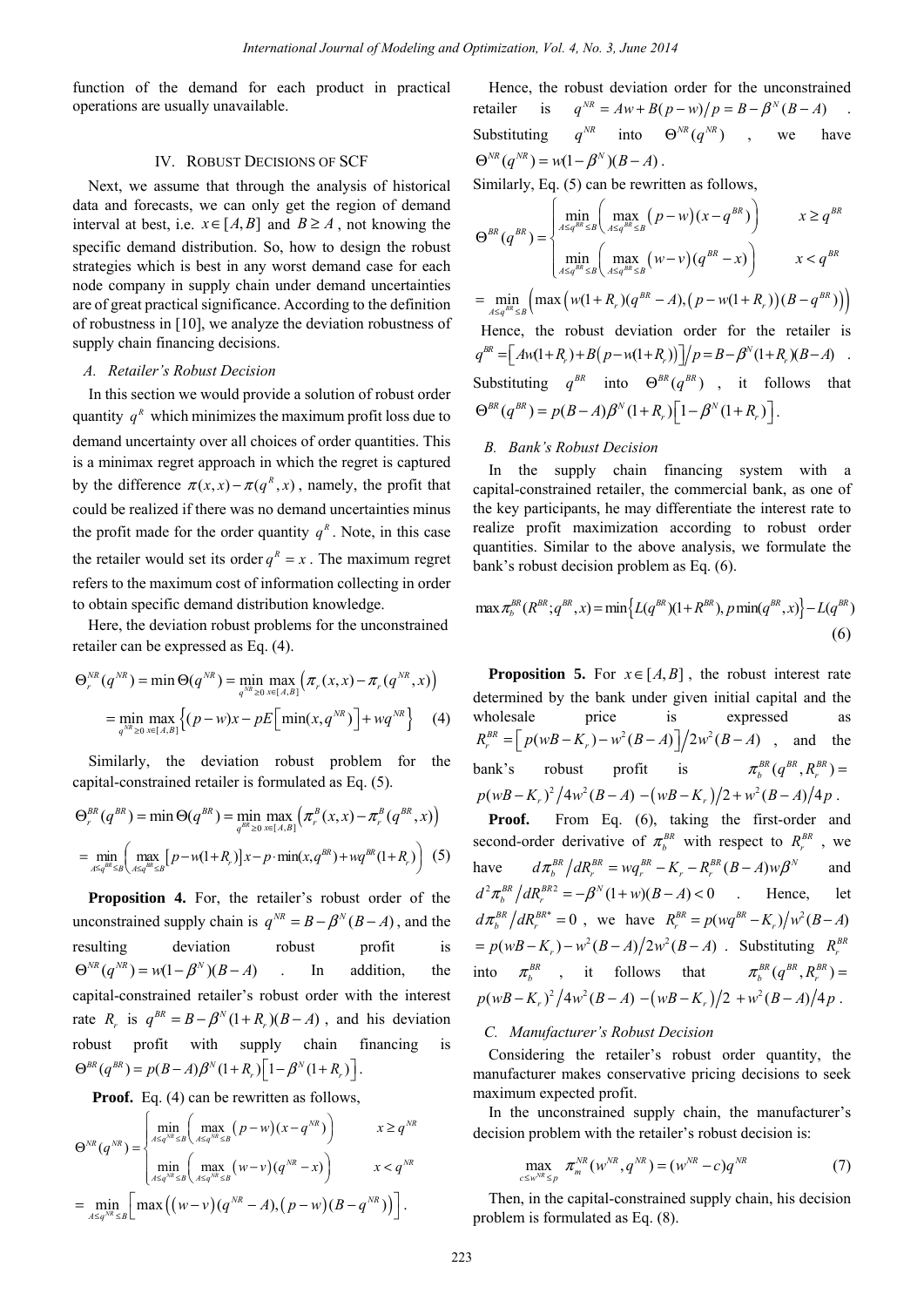$$
\max_{c \le w^{BR} \le p} \pi_m^{BR}(w^{BR}, q^{BR}) = (w^{BR} - c) q^{BR} \tag{8}
$$

**Proposition 6**. For  $x \in [A, B]$ , the manufacturer's robust wholesale price  $w^{NR}$  for the unconstrained retailer and  $w^{BR}$ for the capital-constrained retailer with supply chain financing are determined as  $w^{NR} = c/2 + Bp/2(B - A)$  and  $w^{BR} = c/2 + Bp / \sqrt{2(B - A)(1 + R_r^{BR})}$ .

**Proof**. In the unconstrained supply chain system, taking the first-order and second-order derivative of  $\pi_m^{NR}$  with respect to  $w^{NR}$  , it follows that  $d\pi_m^{NR}/dw^{NR} = (w^{NR} - c) \cdot dq^{NR}/dw^{NR} + q^{NR}$  and  $d^2 \pi_m^{NR} / d w^{NR} = -2(B-A)(1+R_f)/(p-v) < 0$ . Hence, from the first-order condition of  $d\pi_m/dw^{NR} = 0$ , we have  $w^{NR} = \left[ c(B - A)(1 + R_f) - Av + Bp \right] / 2(B - A)(1 + R_f)$ .

Similarly, in the capital-constrained supply chain, from Eq. (8), taking the first-order and second-order derivative of  $\pi_m^{BR}$  with respect to  $w^{BR}$ , we have  $d\pi_m^{BR}/dw^{BR} = (w^{BR}-c) \cdot dq^{BR}/dw^{BR} + q^{BR}$  and  $d^2 \pi_m^{BR}/dw^{BR2} = -2(B-A)(1+R_r)/p < 0$  . Hence, from  $d\pi_m^{BR}/dw^{BR} = 0$ , we have  $w^{BR} = \left[ c(B-A)(1+R_r^{BR^*}) - Av + Bp \right] / 2(B-A)(1+R_r^{BR^*})$ .

It's obvious from Proposition 6 that  $\frac{\partial w^{BR}}{\partial R_r^{BR}}$  < 0. which implies that robust wholesale price decreases in the robust interest rate. Moreover, it's straightforward that  $w^{BR} \leq w^{NR}$  since  $R_r^{BR} \geq R_f$ , which implies that the robust wholesale price of supply chain financing is not more than that of the unconstrained supply chain. In other words, considering the retailer's capital constraints the manufacturer would offer a lower wholesale price to ease the cash gap and financing costs and the resulting bankruptcy risk.

#### V. NUMERICAL ANALYSIS

To further explore the impact of demand uncertainty on the decisions made in SCF, we conduct a computational study, showing that generally, as we would expect, robust decisions with unknown demands are conservative compared with optimal decisions under given demand distribution. Specifically, using numerical examples we illustrate the above comparative statics to discuss the differences between robust decisions and optimal decisions under different demand uncertainties (as captured by the region of demand intervals).

For parameter setting, we assume that  $p=1$ ,  $c=0.3$ ,  $K_r = 1.5$ ,  $R_f = 0$ , the interval of demand with unknown distribution is  $x \sim [A, B]$  and the known mean is  $\mu = 10$ . According to the above analytical discussion, we make the following enriched observations through some numerical examples based on different demand intervals, i.e.,  $B - A$ . In order to explore the impact of the demand distribution on the optimal

decisions for each decision-maker in SCF, we compare the scenarios with uniform, normal and gamma distributions and the robust deviation without known distribution, depicted in Fig. 1-Fig. 6.



Fig. 1. Optimal and robust orders with different demand intervals.



Fig. 2. Retailer's optimal and robust profits with different demand intervals.

Fig. 1 demonstrates that the retailer's robust order increases in the demand interval, and the differences between the robust order and the optimal orders with known distribution becomes small. It implies that as the demand interval increases, the demand uncertainties become less influential. Note that when the interval is smaller the robust order is rather conservative compared with optimal orders. It also results in less profit, as depicted in Fig.2. It's obvious in Fig.2 that the robust profit is less than the optimal profits if the demand uncertainty is small. As the demand interval increases, the distribution information greatly affects the robust profit, but slightly on the optimal profits.

Fig. 3 and Fig. 4 depict the manufacturer's pricing decisions and the resulting profits. The robust wholesale price and profit decrease in the demand uncertainty. The conservative manufacturer charges a higher robust price than optimal prices to the capital-constrained retailer for risk aversion if the demand interval is small. Generally, regardless of the demand uncertainty, the robust profit maintains less than the corresponding profits under optimal pricing decision.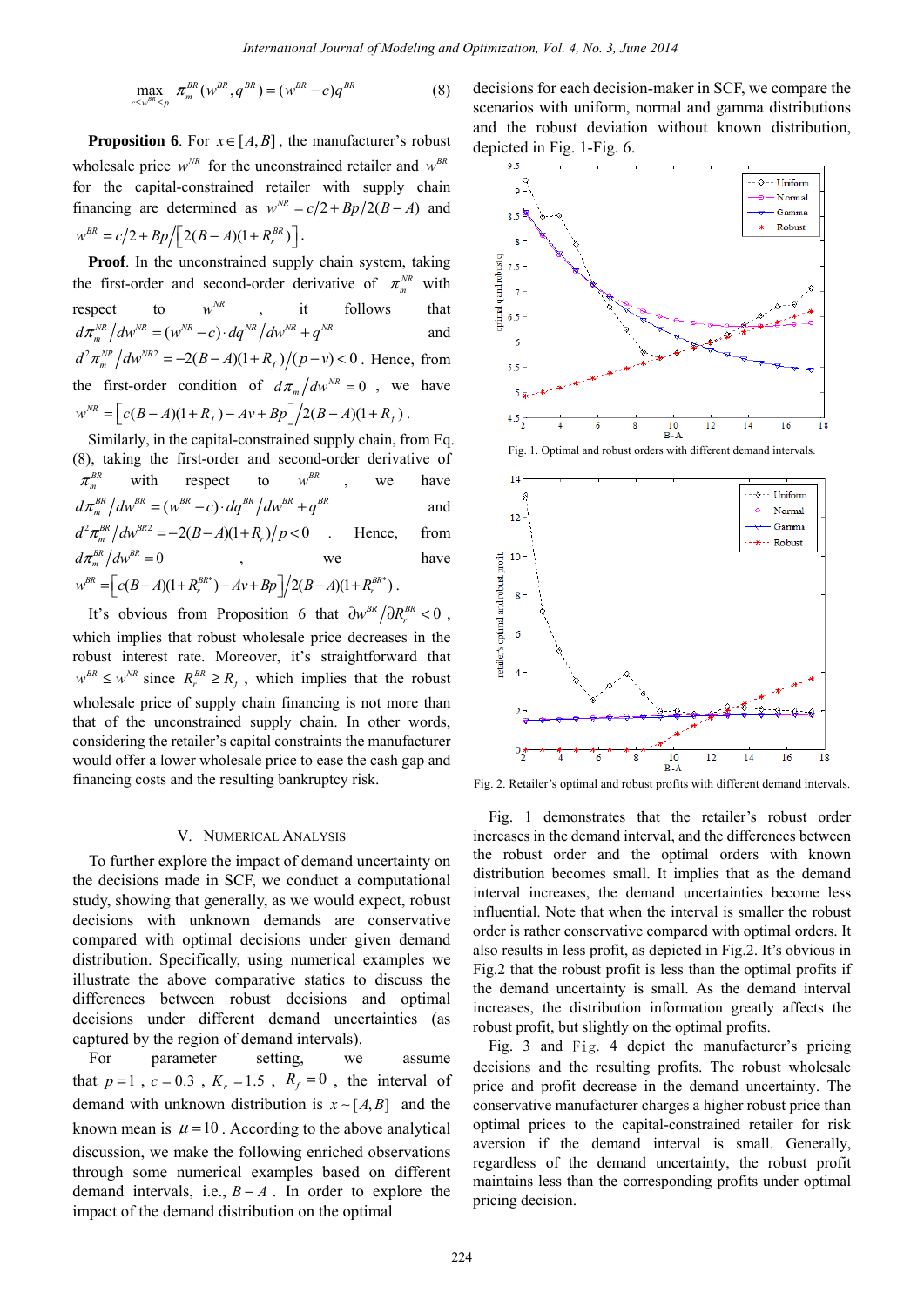Furthermore, we compute the bank's optimal and robust interest rates and the resulting profits, depicted in Fig.5 and Fig. 6. According to the retailer's ordering decision and manufacturer's pricing decision, the bank's robust interest rate firstly increases and then decreases with the increasing of the demand uncertainty. Moreover, similar phenomenon can be observed in Fig. 6 when compared with the bank's optimal expected profits under different demand distribution. There is no significant difference in optimal profits between these three distributions, especially with higher demand uncertainty. However, the robust profit is obviously less than the optimal profits with less demand intervals.



intervals.



Fig. 4. Manufacturer's optimal and robust profits with different demand intervals.



Fig. 5. Optimal and robust interest rates with different demand intervals.



Fig. 6. Bank's optimal and robust profits with different demand intervals.

#### VI. CONCLUSION

In this paper, we tried to take robust decisions into considerations in supply chain financing games, composed of

a capital-constrained retailer, a manufacturer and a commercial bank. In particular, we focused on the different equilibriums under different demand uncertainties, i.e., the optimal decisions with given demand distribution and the robust deviations only knowing the region of demand intervals.

Through our analysis, we establish the following major results. First, the optimal decision under the objective of profit maximization need to know the specific demand distribution and the closed-form analytical expressions of these equilibriums are difficult to solve. Second, the robust decision based on minimize-maximum-regret provides a conservative strategy for risk aversion. Moreover, it is clear from the analysis that the region of demand intervals has great impact on robust deviations, rather than the optimal decisions. Specifically, the robust interest rate and wholesale price are higher than the counterparts of optimal decisions under given demand distributions.

However, our robust analysis of SCF is a tentative investigation. In this paper, we ignore the analysis of risk preference, which is worthy to be studied further.

#### **REFERENCES**

- [1] H. C. Pfohl and M. Gomm, "Supply chain finance: optimizing financial flows in supply chains," *Logistics Research,* vol. 1, no. 3-4, pp.149-161, 2010.
- [2] M. Dada and Q. Hu, "Financing newsvendor inventory," *Oper. Res. Lett.*, vol. 36, no. 5, pp.569-573,2008
- [3] X. Chen and A. Wang, "Trade credit contract with limited liability in the supply chain with budget constraints," *Ann. Oper. Res.,* vol. 196, no. 1, pp. 153-165, 2012.
- [4] B. Jing, X. Chen, and G. Cai, "Equilibrium financing in a distribution channel with capital constraint," *Prod. Oper. Manage*, vol. 21, no. 6, pp.1090-1101, 2012.
- [5] G. Zhang, "The multi-product newsboy problem with supplier quantity discounts and a budget constraint," *Eur. J. Oper. Res.*, vol. 206, no. 2, pp. 350-360, 2010.
- [6] C. H. Lee and B. D. Rhee, "Coordination contracts in the presence of positive inventory financing costs," *Int. J. Prod. Econ.,* vol. 124, no. 2, pp. 331-339, 2010.
- [7] N. R. S. Raghavan and V. K. Mishra, "Short-term financing in a cash-constrained supply chain," *Int. J. Prod. Econ.*, vol. 134, no. 2, pp. zz407-412, 2011.